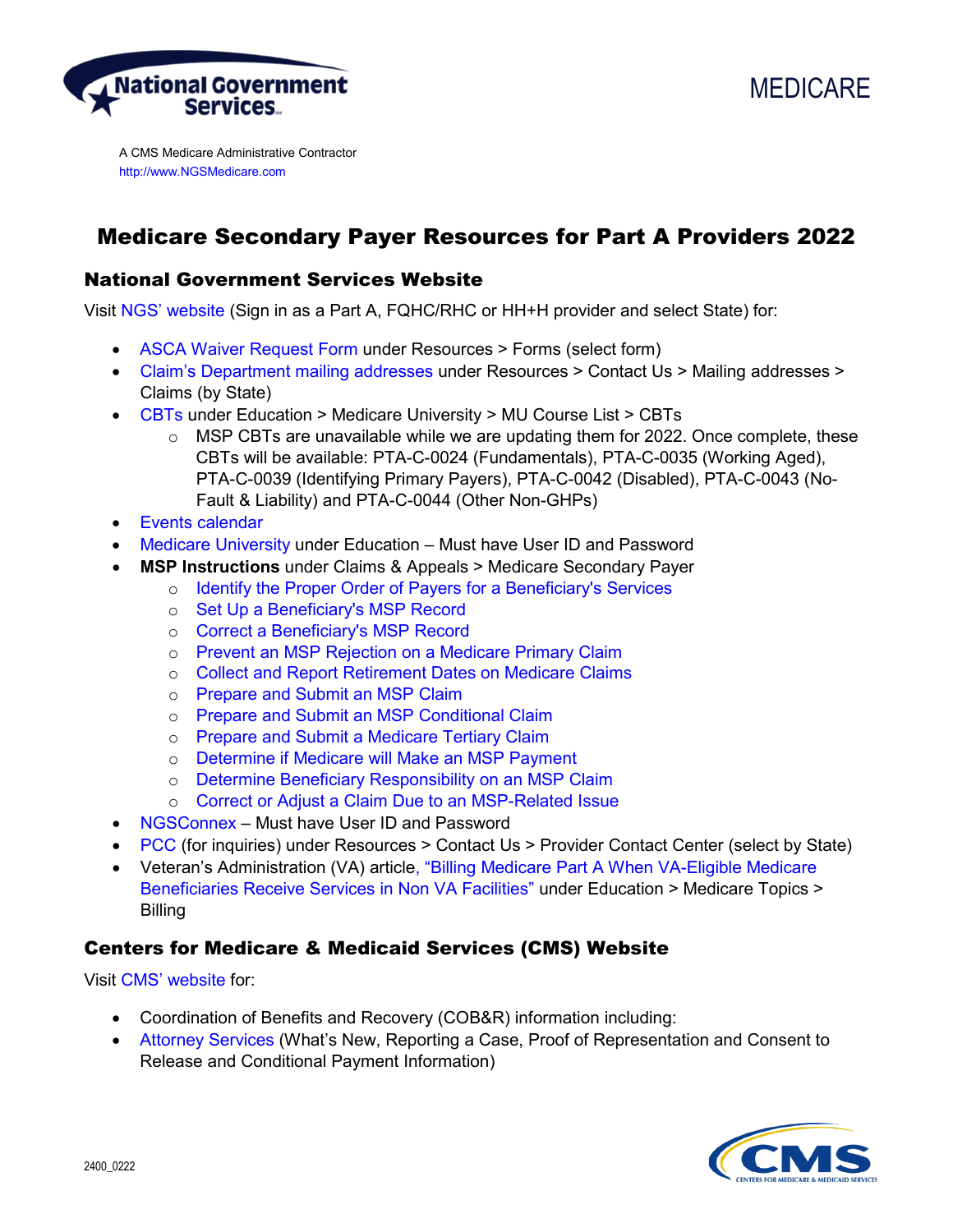- [Beneficiary Services](https://www.cms.gov/Medicare/Coordination-of-Benefits-and-Recovery/Beneficiary-Services/Overview) (What's New, Reporting Other Health Insurance, Liability, No-Fault and Workers' Compensation Reporting and Medicare's Recovery Process and Demand Calculation Options)
- COB&R Entity **Benefits Coordination & Recovery Center (BCRC)**
	- o Contracted by CMS as of 2/1/2014; replaced COBC and MSPRC
	- $\circ$  Consolidates activities that support collection, management, and reporting of other insurance coverage
	- $\circ$  Takes actions to identify health benefits and coordinates payment process to prevent mistaken payments
	- $\circ$  Maintains MSP records in the Common Working File (CWF); handles additions/updates to them
	- o Receives calls about new/changed MSP record information
	- o Answers general MSP questions
	- o Answers questions about secondary claim development letters
	- o Does not process claims or answer claim-related questions
	- o **BCRC Contact Information:**
		- **Phone**: 855-798-2627 or TTY/TDD: 855-797-2627 (hearing/speech impaired), M-F, 8:00 a.m.–8:00 p.m. ET, except holidays
		- **Fax**: 405-869-3307 (May need documentation on employer or insurer's letterhead)
		- MSP Data Collections, P.O. Box 138897, Oklahoma City, OK 73113-8897
	- o [COB&R Overview](https://www.cms.gov/Medicare/Coordination-of-Benefits-and-Recovery/Coordination-of-Benefits-and-Recovery-Overview/Overview) [\(MSP Overview,](https://www.cms.gov/Medicare/Coordination-of-Benefits-and-Recovery/Coordination-of-Benefits-and-Recovery-Overview/Medicare-Secondary-Payer/Medicare-Secondary-Payer) ESRD, [COB](https://www.cms.gov/Medicare/Coordination-of-Benefits-and-Recovery/Coordination-of-Benefits-and-Recovery-Overview/Coordination-of-Benefits/Coordination-of-Benefits) (BCRC information), GHP Recovery, Non-GHP Recovery, Reimbursing Medicare, Commercial Repayment Center Portal, MSP Recovery Portal, Reports, [Contacts](https://www.cms.gov/Medicare/Coordination-of-Benefits-and-Recovery/Coordination-of-Benefits-and-Recovery-Overview/Contacts/Contacts-page) and Archive)
	- o [Employer Services](https://www.cms.gov/medicare/coordination-of-benefits-and-recovery/employerservices) (Coordination of Benefits, Voluntary Data Sharing Agreement and Small Employer Exception)
	- o [Mandatory Insurer Reporting for GHPs](https://www.cms.gov/Medicare/Coordination-of-Benefits-and-Recovery/Mandatory-Insurer-Reporting-For-Group-Health-Plans/Overview)
	- o [Mandatory Insurer Reporting for Non-GHPs](https://www.cms.gov/Medicare/Coordination-of-Benefits-and-Recovery/Mandatory-Insurer-Reporting-For-Non-Group-Health-Plans/Overview)
	- o [Provider Services](https://www.cms.gov/medicare/coordination-of-benefits-and-recovery/providerservices) (links to [Your Billing Responsibilities\)](https://www.cms.gov/Medicare/Coordination-of-Benefits-and-Recovery/ProviderServices/Your-Billing-Responsibilities)
	- o [Workers' Compensation Medicare Set Aside Arrangements](https://www.cms.gov/Medicare/Coordination-of-Benefits-and-Recovery/Workers-Compensation-Medicare-Set-Aside-Arrangements/WCMSA-Overview)
- [Internet-Only Manuals \(IOMs\)](https://www.cms.gov/Regulations-and-Guidance/Guidance/Manuals/Internet-Only-Manuals-IOMs)
	- o [Publication 100-02, Medicare Benefit Policy Manual, Chapter 16](https://www.cms.gov/Regulations-and-Guidance/Guidance/Manuals/Downloads/bp102c16.pdf) (Exclusions)
	- o [Publication 100-05, MSP Manual](https://www.cms.gov/Regulations-and-Guidance/Guidance/Manuals/Internet-Only-Manuals-IOMs-Items/CMS019017) (Refer to IOM for additional Sections and Sub-Sections)
		- [Chapter 1 Background and Overview,](https://www.cms.gov/Regulations-and-Guidance/Guidance/Manuals/Downloads/msp105c01.pdf) Sections:
			- 10 = General Provisions
			- $\bullet$  10.1 = Working Aged
			- 10.2 = End-Stage Renal Disease
			- 10.3 = Disabled Beneficiaries Covered Under a LGHP
			- 10.4 = Workers' Compensation
			- $\bullet$  10.5 = No-Fault Insurance
			- $\bullet$  10.6 = Liability Insurance
			- 10.7 = Conditional Primary Medicare Benefits
			- 10.8 = When MSP Benefits Are/Are Not Payable
			- $\bullet$  10.9 = Multiple Insurers
			- $\bullet$  20 = Definitions